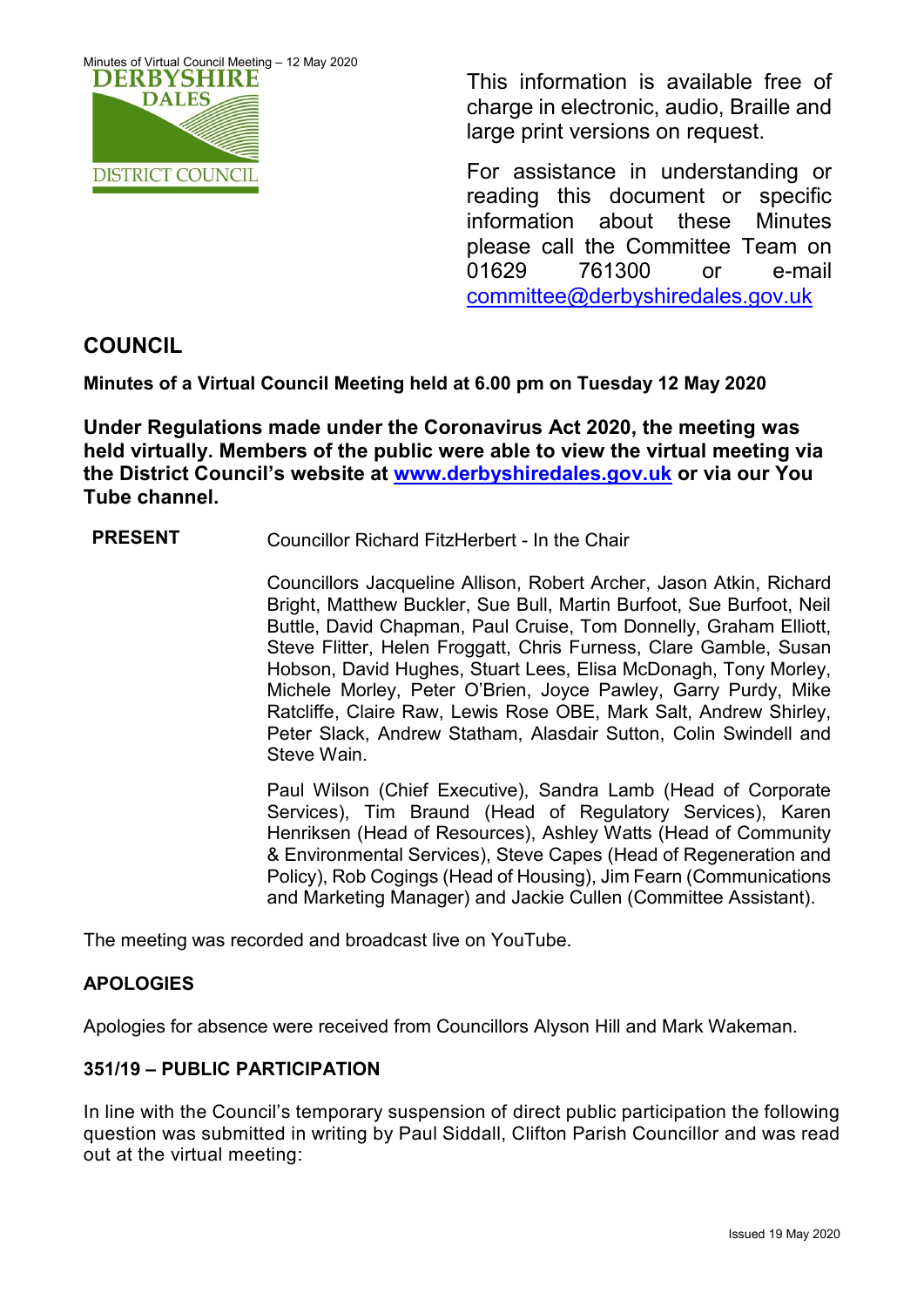#### Minutes of Virtual Council Meeting – 12 May 2020

"Clifton Parish Council is still dealing with queries from concerned parishioners regarding potential change of use of the Coalyard on Watery Lane, Clifton to a Gypsy/Traveller Site. Can the Council confirm that the Council or agents acting on behalf of the council are not contacting and have not contacted the owner of the Coalyard regarding such a change of use so that we can reassure the tax paying parishioners of Clifton, please?"

### **Councillor Garry Purdy, Leader of the Council**

The Council has carefully considered its position in relation to the ongoing need to deliver a permanent Traveller site in line with the Local Plan. In response to a number of Freedom of Information requests, the Council has declined to provide information on specific sites on the grounds that to do so would be likely to prejudice the effective conduct of public affairs. The same reasoning applies to this question and therefore the Council can neither confirm nor deny whether it is in discussions regarding any specific site. When any solid proposals are available these will be brought before Committee and the development of any site will be subject to planning permission, with the opportunity for full public engagement at that time.

#### **352/19 – LEADER'S ANNOUNCEMENTS**

Councillor Garry Purdy, Leader of the Council, thanked staff for their continued commitment in these unprecedented times which had not only changed lives throughout the world, but threatened the heart of the economy. This Council's ongoing concerns were for the safety of the residents, visitors and businesses throughout the Derbyshire Dales and as part of the Local Resilience Forum was looking closely at a measured response to the government's latest advice on how to deliver an economic recovery plan whilst keeping everyone safe.

Cllr Purdy advised that the Head of Resources and her team, in conjunction with Avarto, had recently been listed as the No. 1 local authority in the UK in respect of assisting the most businesses with the Government relief scheme.

Cllr Purdy acknowledged the debt of gratitude owed to all those on the front line and especially the NHS, and asked Members to join with him in a moment's silence to reflect on all those who had been affected by the loss of lives due to Covid-19.

# **353/19 – REMOTE MEETING PROTOCOL AND PROCEDURE RULES**

The Council considered a report on establishing meeting procedure rules for virtual meetings of the Council, its Committees and Sub-Committees

Legislation had recently been passed as the means and guidance for the conduct of remote meetings of the Council and its various Committees and Sub-Committees, as set out in the report. The Council's remote meetings protocol and procedure rules were attached in draft at Appendix 1 to the report.

It was likely that in time, were the current lockdown to be relaxed, the procedure rules may need to be modified to reflect experience and best practice. It was recommended that this be done by delegated authority to the Director of Corporate Services where such modifications were minor and in accordance with the Regulations; and all major refinements would be presented to the Council for approval.

It was moved by Councillor Susan Hobson, seconded by Councillor Chris Furness and

**RESOLVED** (unanimously) 1. That the Remote Meetings Procedure Rules as attached as Appendix 1 to the report are adopted with immediate effect.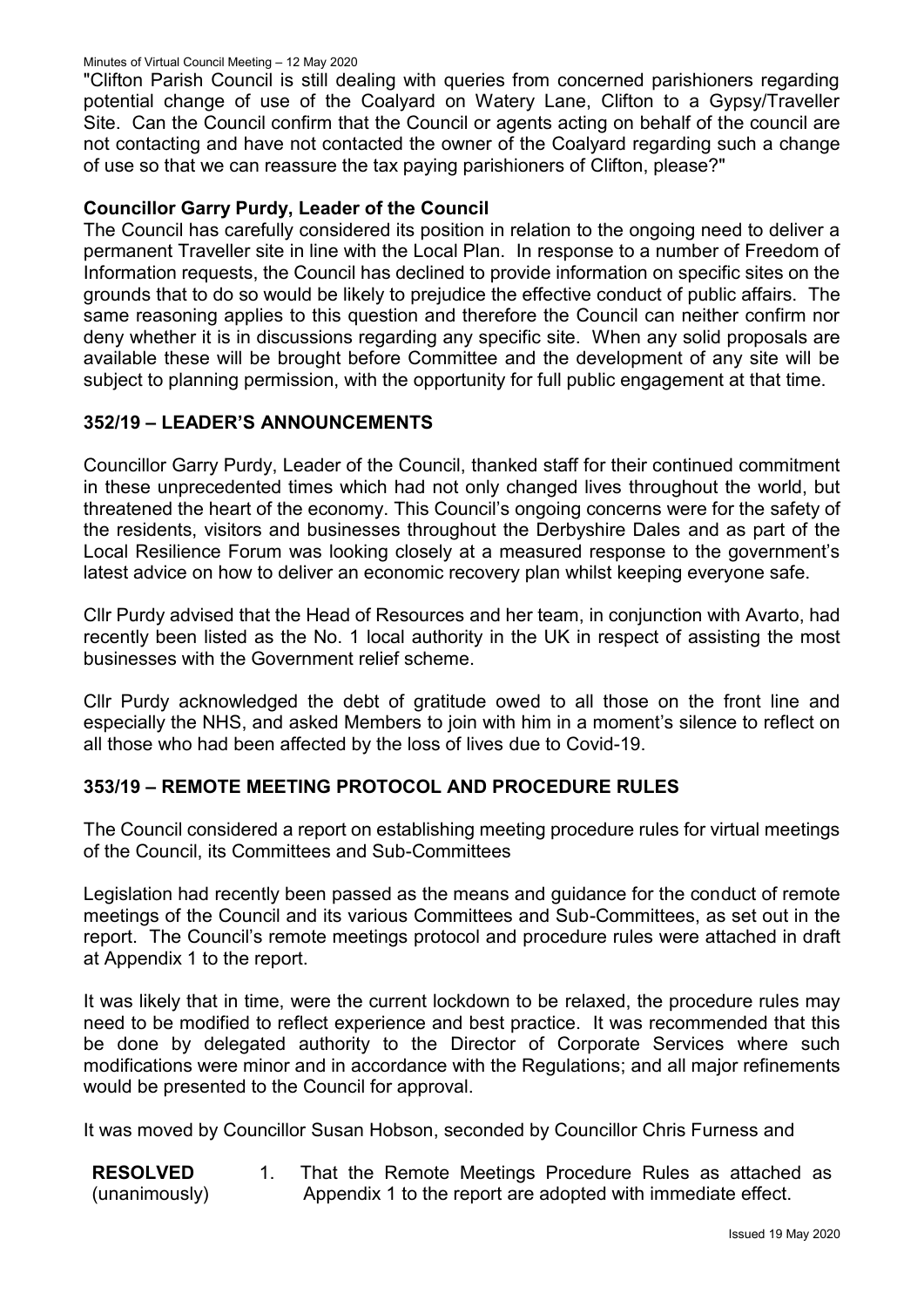2. That the Director of Corporate Services is delegated authority to make minor modifications to the Procedural Rules in line with the Regulations, with any significant changes being referred to Council if required, to reflect best practice and experience.

#### **354/19 – BUSINESS CONTINUITY DURING PEACETIME EMERGENCY**

The Council considered a report on urgent decisions taken during the current emergency situation and on the establishment of an Emergency Committee to ensure transparent decision making in the short term, whilst the nation was in lockdown and social distancing was of paramount importance.

Delegation arrangements were approved by the Council at is extraordinary meeting on 19 March 2020 to enable urgent decision making by Officers on important matters. As the nation faced a further period of lockdown and the need for social distancing continued, consideration had been given as to the appropriateness of continuing with officer delegation with limited consultation requirements. The need for continued transparency and democratically elected member involvement in urgent decisions in an effective and pragmatic manner was addressed in the report and included a proposal to create an Emergency Committee to be called upon when required, as set out in the report. The suggested terms of reference for the committee were set out in Appendix 2 to the report. Full and balanced reports would continue to be prepared by Officers and decision making would be open to public scrutiny.

The rules on admission of the press and public required that there be the customary notice period where practicable and all open business would be streamed live onto the Council's public YouTube Channel.

With regard to the Planning Committee, the current delegation arrangements were recommended to continue for a further period whilst the lockdown arrangements were in place. It was recommended that Public Participation in respect of planning meetings in its current form be suspended and replaced with information provided in advance rather than delivered in person (virtual or otherwise).

The Chief Executive outlined the record of 12 decisions (attached as Appendix 1 to the report) already taken and the reasons therefor, as well as forthcoming decisions that would be required.

The Director of Corporate Services, in reflecting upon questions prior to the meeting, added a following recommendation to that published and agreed on the grounds of clarity to amend Recommendation 6 as follows:

6. That meetings of the Planning Committee continue to be temporarily suspended and that the Principal Planning Officer, Development Manager and Head of Regulatory Services be delegated authority after consultation with the Chairman of the Planning Committee and relevant Ward Members to determine planning applications that would otherwise fail for determination.

9. That the Council commits to convening a full Council meeting on 2<sup>nd</sup> July 2020 to formally review the decisions taken above.

It was moved by Councillor Garry Purdy, seconded by Councillor Susan Hobson and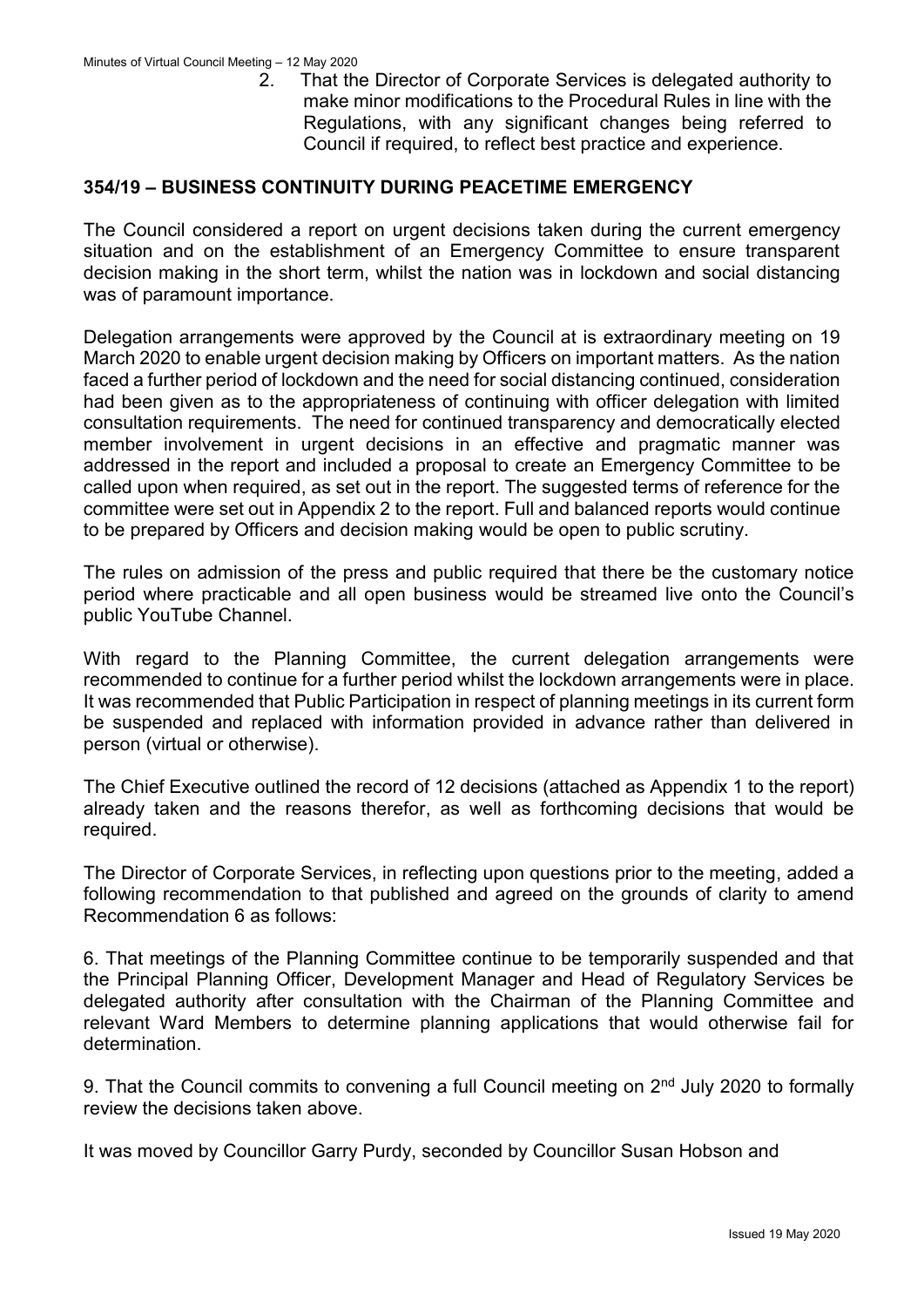**RESOLVED**

- 1. That decisions taken by Officers using enhanced delegation arrangements approved by the Council on 19 March 2020, and set out in Appendix 1 to the report, are noted.
- 2. That Council continues to exercise its reserved powers as set out in the Constitution by remote involvement of Councillors, and that formal meetings are called only when required.
- 3. That for matters currently defined in the Council's Constitution to be dealt with by Council, which are not legally reserved to itself, those matters are discharged to an Emergency Committee comprising 8 members based on political proportionality:

| No. on<br>Committee | Conserv-<br>ative | _iberal<br>Democrat | Labour | Green | Indep-<br>endent |
|---------------------|-------------------|---------------------|--------|-------|------------------|
|                     |                   |                     |        |       |                  |

- 4. That meetings of the two Policy Committees continue to be temporarily suspended, and that all urgent decision making within the remit of the policy committees is discharged to the Emergency Committee as provided for above.
- 5. That the terms of reference for the Emergency Committee be approved as set out in Appendix 2 to the report.
- 6. That meetings of the Planning Committee continue to be temporarily suspended and that the Principal Planning Officer, Development Manager and Head of Regulatory Services be delegated authority after consultation with the Chairman of the Planning Committee and relevant Ward Members to determine planning applications that would otherwise fall for determination.
- 7. That meetings of the Planning Committee are convened to deal with exceptional business where there are significant planning applications which attract significant public opposition, and where public participation is desirable.
- 8. That the Licensing Committee meets as and when required to deal with matters not subject to delegation to Officers.
- 9. That the Council commits to convening a full Council meeting on  $2^{nc}$ July 2020 to formally review decisions taken above

| For            | 2 <sup>0</sup> |
|----------------|----------------|
| <b>Against</b> | í              |

**Voting:**

**Abstentions** 29 4 4

The Chairman declared the motion CARRIED.

# **355/19 – AMENDMENTS TO RULES OF PROCEDURE – SUBSTITUTES AND DURATION OF MEETINGS**

Councillor David Chapman left the meeting at 8.00pm prior to discussion of this item.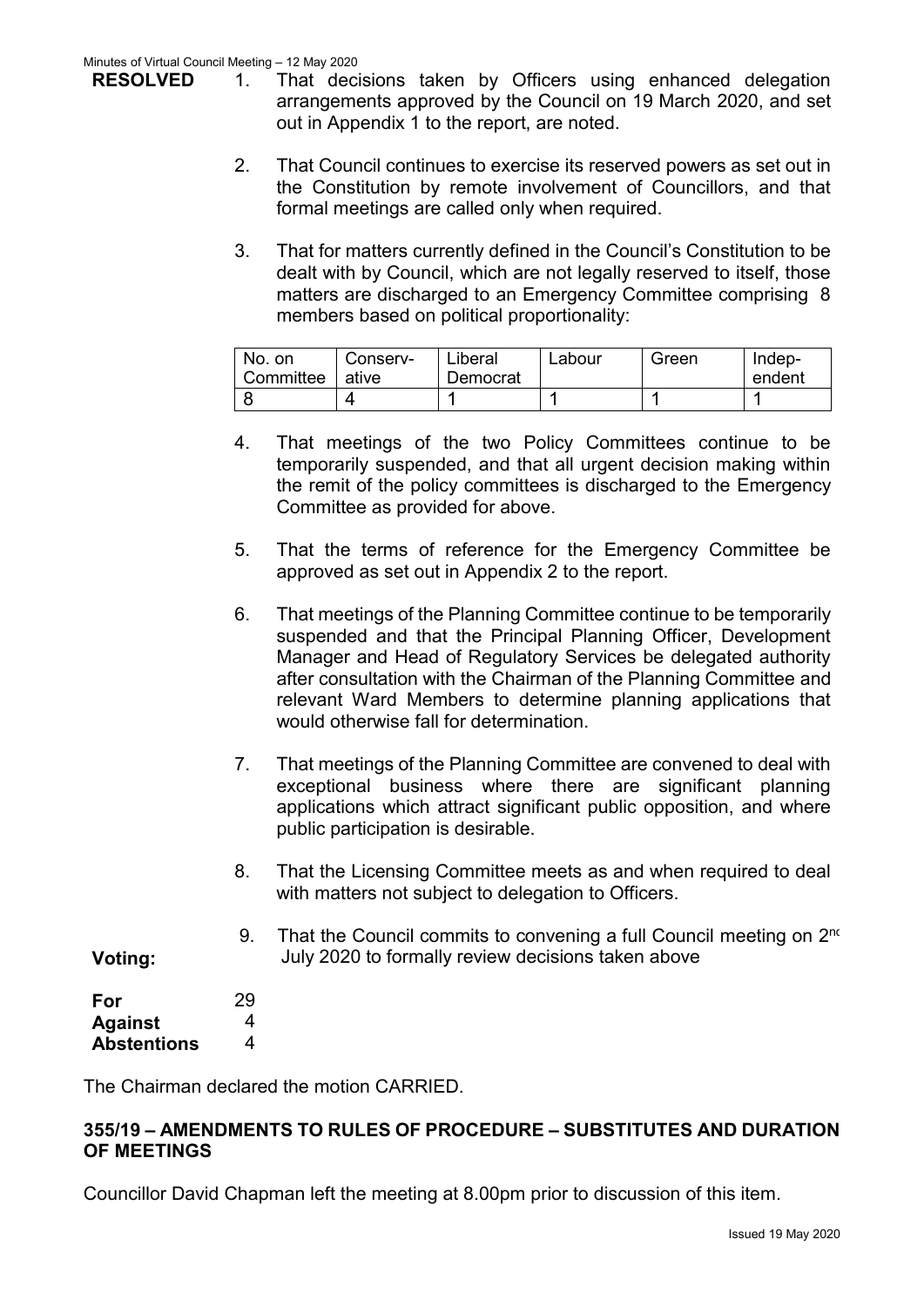Council considered incorporating new Rules of Procedure into the Constitution to reduce the number of substitutes on committees; extend deadlines for nomination of substitutes and limit the overall duration of meetings.

At its meeting on 16 January 2020, the amendments to the Rules of Procedure as set out in the report were moved and seconded. In accordance with the procedure for amending such Rules, the motion stood adjourned until the next meeting of the Council and was now tabled for debate.

To bring the changes into effect, the Constitution required that the amendments be moved and seconded without discussion and that debate takes place at the Annual Meeting. If approved at that time, the revised rules would take place with immediate effect at the Annual Meeting.

It was moved by Councillor Chris Furness, seconded by Councillor Susan Hobson and

**RESOLVED** (unanimously) 1. That Rule of Procedure 3.2 be amended to limit the number of substitutes appointed to Committees and Sub-Committees as follows:-

> In addition to allocating seats on Committees and Sub-Committees according to political balance (in accordance with the Local Government and Housing Act 1989) the Council shall also allocate seats in the same manner for Substitute Councillors, where applicable.

> For each Committee or Sub-Committee, the Council will appoint substitutes equal to 50% of the number of ordinary seats that group holds on Committee or Sub-Committee with a minimum of one Substitute per Group. Where this resulted in an odd number, this would always be rounded up.

- 2. That Rule of Procedure 3.3 (b) be amended to extend the time period for nomination of substitutes as follows:-
	- (b) After notifying the Head of Corporate Services by 12 Noon, two working days prior to the day of the meeting, of the name of the absent Councillor and the name of the intended Substitute Councillor.
- 3. That rule of Procedure 13 be amended to introduce an overall time limit for meetings of the Council, Committees and Sub-Committees excluding quasi-judicial hearings as follows:-

 Unless the majority of Councillors present vote for the meeting to continue, any meeting that has lasted for 2½ half will adjourn immediately. The meeting will continue for a further period 30 minutes, (and be extended at the Chairman's discretion) to enable business to conclude and avoid any suspension in debate